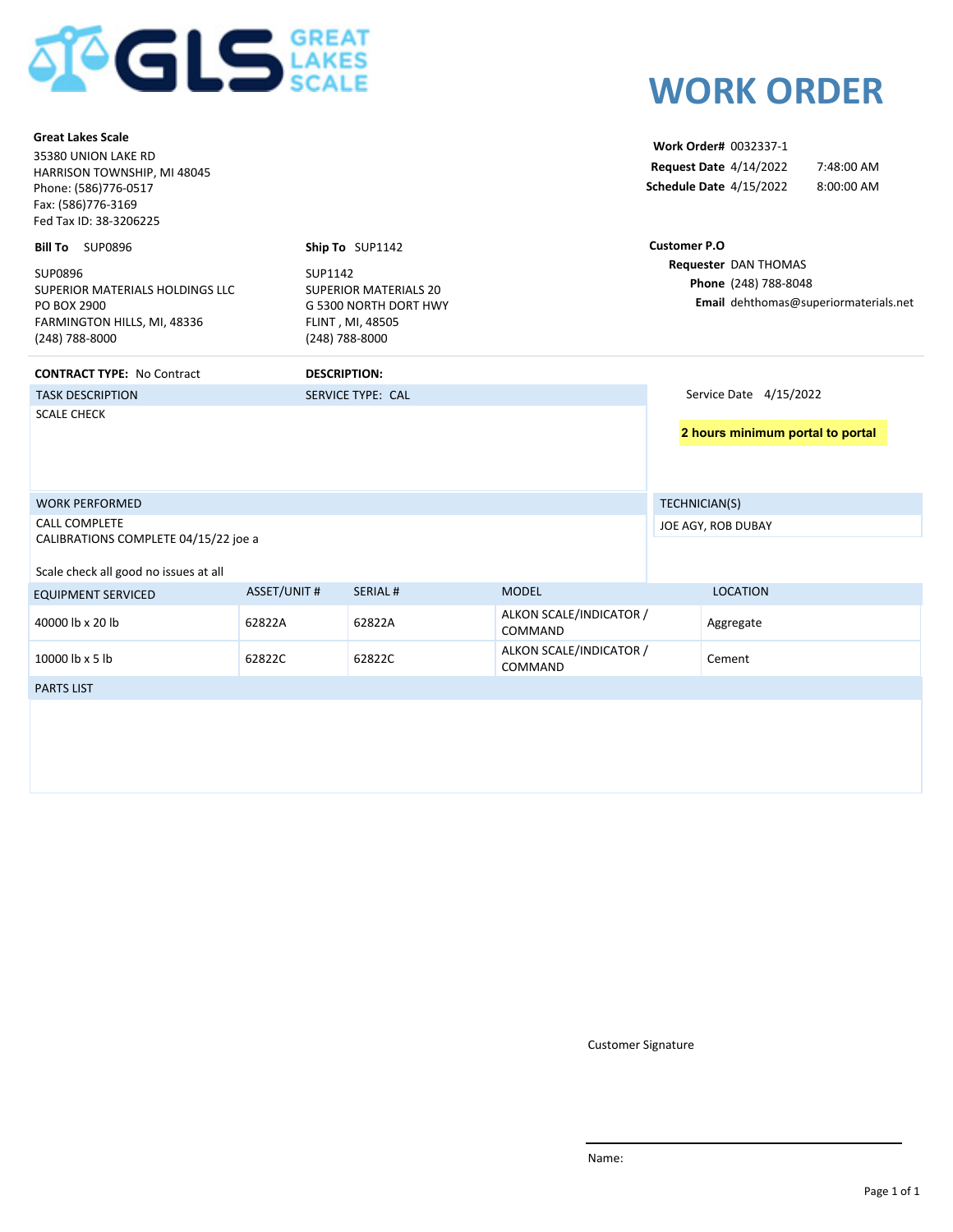

### **Certificate of Calibration**

**Certificate ID:** 62822C220415082217

**Customer: SUPERIOR MATERIALS 20** SUP1142

**Test Date:** 

| <b>CALIBRATION DATE</b>          |                             | DUE DATE |    |       | <b>TEST INTERVAL</b> |                                 | <b>SCALE ID</b> |                |                  | <b>SCALE CLASS</b> |    |
|----------------------------------|-----------------------------|----------|----|-------|----------------------|---------------------------------|-----------------|----------------|------------------|--------------------|----|
| 04/15/2022                       |                             |          |    |       |                      |                                 | 62822C          |                | Ш                |                    |    |
| <b>SCALE LOCATION</b>            | <b>EQUIPMENT CONDITIONS</b> |          |    |       |                      |                                 |                 |                |                  |                    |    |
| Cement                           |                             |          |    |       |                      | Working                         |                 | Clean          |                  |                    |    |
| SELECT NUMBER OF PM DAYS:        |                             |          |    |       | <b>CAPACITY</b>      |                                 | 10000 UOM       | LB             | <b>INCREMENT</b> |                    | 5  |
|                                  |                             |          |    |       |                      |                                 |                 |                |                  |                    |    |
|                                  |                             |          |    |       |                      |                                 |                 |                |                  |                    |    |
|                                  |                             |          |    |       |                      |                                 |                 |                |                  |                    |    |
| AS FOUND TEST USING TEST WEIGHTS |                             |          |    |       |                      | AS LEFT TEST USING TEST WEIGHTS |                 |                |                  |                    |    |
| <b>Weight Applied</b>            |                             | Reading  |    | Error |                      | <b>Weight Applied</b>           |                 | <b>Reading</b> |                  | Error              |    |
| 1000                             | LВ                          | 1000     | LB | 0     | LВ                   | 1000                            | LB              | 1000           | LВ               | $\Omega$           | LB |

### **AS FOUND TEST USING TEST WEIGHTS AS LEFT TEST USING TEST WEIGHTS**

#### **Weight Applied Reading Error Weight Applied Reading Error**  1000 LB LB **LB** LB LB LB LB LB LB 0 1000 3000 0 1000 0 0 3000 SUPERIOR MATERIALS 20<br>
FLINT, MI 48505<br>
NO NORTH DORT HWY<br>
TEST USING TEST USING TEST USING TEST WEIGHTS<br>
TEST USING TEST WEIGHTS<br>
ER OF PM DAYS:<br>
TEST USING TEST WEIGHTS<br>
ER OF PM DAYS:<br>
TEST USING TEST WEIGHTS<br>
ER OF PM 5000 1000 1.1 1000 1.1 1000<br>
2000 1.1 2000 1.1 0<br>
3000 1.1 3000 1.1 0<br>
4000 1.1 4000 1.1 0<br>
5000 1.1 5000 1.1 0<br>
6000 1.1 6000 1.1 0 5000 LB 5000 LB 0<br>12 G000 LB 6000 LB 0 0 0 5000 0 UOM LB INCREMENT<br> **2000** UB O LB<br>
2000 LB O LB<br>
2000 LB O LB F PM DAYS:<br> **F USING TEST WEIGHTS**<br> **Exading Error Weight Applied Reading Error**<br>
LB 1000 LB 0 LB 1000 LB LB 2000 LB 0 LB<br>
LB 2000 LB 0 LB 2000 LB 2000 LB 0 LB<br>
LB 3000 LB 0 LB 3000 LB 2000 LB 0 LB<br>
LB 5000 LB 0 LB 5000 LB LB LB LB LB LB LB LB LB LB LB LB LB LB LB LB LB LB LB LB LB LB LB LB LB 0 LB 3000 LB 3000<br>0 LB 4000 LB 4000<br>0 LB 5000 LB 5000<br>0 LB 6000 LB 6000

### **AS LEFT BUILD TEST**

|                                                                        |                 | G 5300 NORTH DORT HWY |           |                  |                                                                                |           |                                        |                 |                                 |                 | Test Date: 04/15/2022     |                                                    |
|------------------------------------------------------------------------|-----------------|-----------------------|-----------|------------------|--------------------------------------------------------------------------------|-----------|----------------------------------------|-----------------|---------------------------------|-----------------|---------------------------|----------------------------------------------------|
|                                                                        | FLINT, MI 48505 |                       |           |                  |                                                                                |           |                                        |                 |                                 |                 | ISO Number: MS-FM-CEM-001 |                                                    |
|                                                                        |                 |                       |           |                  | (*)Make: ALKON Model : COMMAND SN#: 62822C Capacity: 10000 LB Graduation: 5 LB |           |                                        |                 |                                 |                 |                           |                                                    |
|                                                                        |                 |                       |           |                  |                                                                                |           |                                        |                 |                                 |                 |                           |                                                    |
|                                                                        |                 |                       |           |                  |                                                                                |           |                                        |                 |                                 |                 |                           |                                                    |
| <b>CALIBRATION DATE</b>                                                |                 | DUE DATE              |           |                  | <b>TEST INTERVAL</b>                                                           |           |                                        | <b>SCALE ID</b> |                                 |                 | <b>SCALE CLASS</b>        |                                                    |
| 04/15/2022                                                             |                 |                       |           |                  |                                                                                |           |                                        | 62822C          |                                 | $\mathbf{III}$  |                           |                                                    |
| <b>SCALE LOCATION</b><br>Cement                                        |                 |                       |           |                  |                                                                                |           | <b>EQUIPMENT CONDITIONS</b><br>Working |                 | Clean                           |                 |                           |                                                    |
| SELECT NUMBER OF PM DAYS:                                              |                 |                       |           |                  | <b>CAPACITY</b>                                                                |           |                                        |                 | 10000 UOM<br>LB                 |                 | <b>INCREMENT</b>          |                                                    |
|                                                                        |                 |                       |           |                  |                                                                                |           |                                        |                 |                                 |                 |                           |                                                    |
| AS FOUND TEST USING TEST WEIGHTS                                       |                 |                       |           |                  |                                                                                |           |                                        |                 | AS LEFT TEST USING TEST WEIGHTS |                 |                           |                                                    |
| <b>Weight Applied</b>                                                  |                 | <b>Reading</b>        |           | Error            |                                                                                |           | <b>Weight Applied</b>                  |                 | <b>Reading</b>                  |                 | Error                     |                                                    |
| 1000                                                                   | <b>LB</b>       | 1000                  | <b>LB</b> | $\pmb{0}$        | LB                                                                             | 1000      |                                        | LB              | 1000                            | <b>LB</b>       | 0                         | LB                                                 |
| 2000                                                                   | LB              | 2000                  | LB        | $\boldsymbol{0}$ | LB                                                                             | 2000      |                                        | LB              | 2000                            | <b>LB</b>       | 0                         | LB                                                 |
| 3000                                                                   | LB              | 3000                  | LB        | $\boldsymbol{0}$ | LB                                                                             | 3000      |                                        | LB              | 3000                            | LB              | 0                         | LB                                                 |
| 4000                                                                   | LB              | 4000                  | LB        | $\boldsymbol{0}$ | LB                                                                             | 4000      |                                        | LB              | 4000                            | LB              | 0                         | LB                                                 |
| 5000                                                                   | LB              | 5000                  | LB        | $\boldsymbol{0}$ | LB                                                                             | 5000      |                                        | LB              | 5000                            | LB              | 0                         | LB                                                 |
| 6000                                                                   | LB<br>LB        | 6000                  | LB<br>LB  | 0                | LB<br>LB                                                                       | 6000      |                                        | LB<br>LB        | 6000                            | LB<br>LB        | 0                         | LB<br>LB                                           |
|                                                                        |                 |                       |           |                  |                                                                                |           |                                        |                 |                                 |                 |                           | LB                                                 |
|                                                                        |                 |                       |           |                  |                                                                                |           |                                        |                 |                                 |                 |                           |                                                    |
|                                                                        | LB              |                       | LB        |                  | LB                                                                             |           |                                        | LB              |                                 | LB              |                           |                                                    |
|                                                                        | LB<br>LB        |                       | LB<br>LB  |                  | LB<br><b>LB</b>                                                                |           |                                        | LB<br>LB        |                                 | LB<br><b>LB</b> |                           | LB<br>LB                                           |
|                                                                        |                 |                       |           |                  |                                                                                |           |                                        |                 |                                 |                 |                           |                                                    |
|                                                                        |                 |                       |           |                  |                                                                                |           |                                        |                 |                                 |                 |                           |                                                    |
|                                                                        |                 |                       |           |                  |                                                                                |           |                                        |                 |                                 |                 |                           |                                                    |
|                                                                        |                 |                       | 0         |                  | <b>Material Weight Applied</b>                                                 |           | <b>Reading</b><br>0                    |                 |                                 | Error<br>0      |                           |                                                    |
|                                                                        |                 | LB<br>LВ              |           |                  |                                                                                | LB<br>LB  |                                        |                 | LВ<br>LВ                        |                 |                           | LB<br>LB                                           |
|                                                                        |                 | LВ                    |           |                  |                                                                                | LB        |                                        |                 | LВ                              |                 |                           | LB                                                 |
|                                                                        |                 | LB                    |           |                  |                                                                                | LB        |                                        |                 | LВ                              |                 |                           | LB                                                 |
|                                                                        |                 | LB                    |           |                  |                                                                                | LB        |                                        |                 | LВ                              |                 |                           | LB                                                 |
|                                                                        |                 | LВ                    |           |                  |                                                                                | LB        |                                        |                 | LB                              |                 |                           | LB                                                 |
|                                                                        |                 | LB                    |           |                  |                                                                                | <b>LB</b> |                                        |                 | LB                              |                 |                           | LB                                                 |
|                                                                        |                 | LB                    |           |                  |                                                                                | LB        |                                        |                 | LB.                             |                 |                           |                                                    |
|                                                                        |                 | LB                    |           |                  |                                                                                | LB        |                                        |                 | LB                              |                 |                           |                                                    |
|                                                                        |                 | LB                    |           |                  |                                                                                | LB        |                                        |                 | LB                              |                 |                           |                                                    |
|                                                                        |                 | LB                    |           |                  |                                                                                | LB        |                                        |                 | LB                              |                 |                           |                                                    |
|                                                                        |                 | LB                    |           |                  |                                                                                | LB        |                                        |                 | LB                              |                 |                           |                                                    |
|                                                                        |                 | LB                    |           |                  |                                                                                | LB        |                                        |                 | LB                              |                 |                           |                                                    |
|                                                                        |                 | LB                    |           |                  |                                                                                | LB        |                                        |                 | LB                              |                 |                           |                                                    |
|                                                                        |                 | LB                    |           |                  |                                                                                | LB        |                                        |                 | LB                              |                 |                           |                                                    |
|                                                                        |                 | LB                    |           |                  |                                                                                | LB        |                                        |                 | LB                              |                 |                           | LB<br>LB<br>LB<br>LB<br>LB<br>LB<br>LB<br>LB<br>LB |
| <b>AS LEFT BUILD TEST</b><br><b>Test Weight Applied</b><br>$\mathbf 0$ |                 | LB<br>LB              |           |                  |                                                                                | LB<br>LB  |                                        |                 | LB.<br>LB                       |                 |                           | LB<br>LB                                           |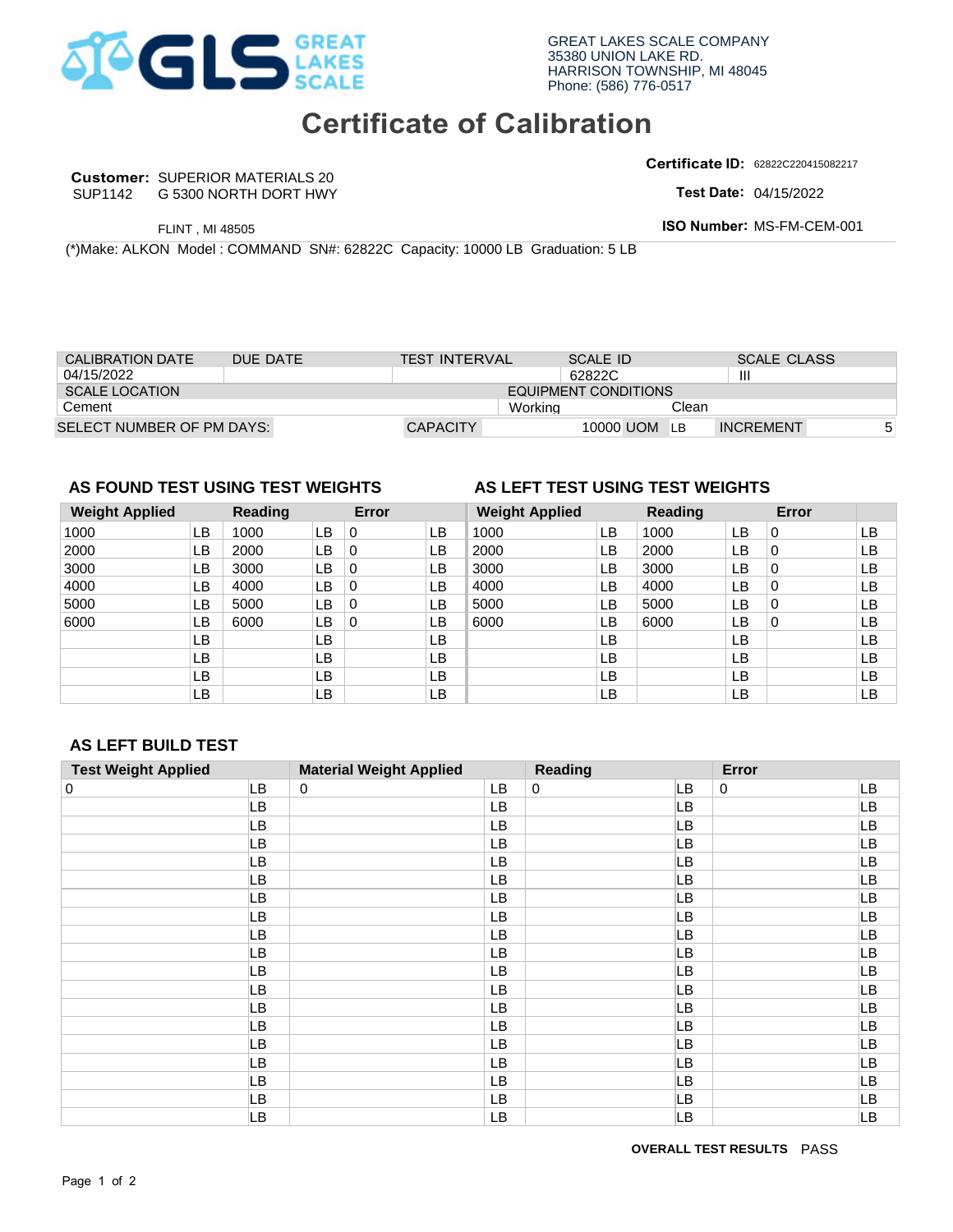

# **Customer: SUPERIOR MATERIALS 20<br>SUP1142 G 5300 NORTH DORT HWY**

**Certificate ID:**

#### **TEST INFORMATION**

| SUP1142                 | <b>Customer: SUPERIOR MATERIALS 20</b><br>G 5300 NORTH DORT HWY |                             |  |  |  |  |  |  |
|-------------------------|-----------------------------------------------------------------|-----------------------------|--|--|--|--|--|--|
|                         | <b>FLINT, MI 48505</b>                                          |                             |  |  |  |  |  |  |
|                         |                                                                 |                             |  |  |  |  |  |  |
| <b>TEST INFORMATION</b> |                                                                 |                             |  |  |  |  |  |  |
|                         | <b>TEST WEIGHT CLASSIFICATION</b>                               | <b>EXPANDED UNCERTAINTY</b> |  |  |  |  |  |  |
| F                       |                                                                 | 8.7                         |  |  |  |  |  |  |
|                         | <b>ENVIRONMENTAL CONDITIONS</b>                                 | <b>TEMPERATURE</b>          |  |  |  |  |  |  |
| Acceptable              |                                                                 | 45                          |  |  |  |  |  |  |
|                         | WAS THE SCALE WITHIN CUSTOMERS REQUIRED ACCURACY?               |                             |  |  |  |  |  |  |
| Yes                     |                                                                 |                             |  |  |  |  |  |  |
| <b>TEST LOCATION</b>    |                                                                 | <b>OVERALL RESULT</b>       |  |  |  |  |  |  |
| Onsite                  |                                                                 | Pass w/o adjustment         |  |  |  |  |  |  |
| Comments:               |                                                                 |                             |  |  |  |  |  |  |

| <b>Customer: SUPERIOR MATERIALS 20</b> |                                                   | Certificate ID: 62822C220415082217         |
|----------------------------------------|---------------------------------------------------|--------------------------------------------|
| SUP1142 G 5300 NORTH DORT HWY          |                                                   | <b>Test Date: 04/15/2022</b>               |
| FLINT, MI 48505                        |                                                   | ISO Number: MS-FM-CEM-001                  |
|                                        |                                                   |                                            |
| <b>TEST INFORMATION</b>                |                                                   |                                            |
| <b>TEST WEIGHT CLASSIFICATION</b>      | <b>EXPANDED UNCERTAINTY</b>                       | TRACEABILITY CERTIFICATE NUMBERS:          |
| F                                      | 8.7                                               | <b>NIST</b><br>Kit<br>Date Due<br>Date     |
| <b>ENVIRONMENTAL CONDITIONS</b>        | <b>TEMPERATURE</b><br>45                          | Description                                |
| Acceptable                             | WAS THE SCALE WITHIN CUSTOMERS REQUIRED ACCURACY? | GL0602 MI-06-21-15309 6/7/2021<br>6/7/2023 |
| Yes                                    |                                                   | 1000 LB TRUCK 6 CLASS F                    |
| <b>TEST LOCATION</b>                   | <b>OVERALL RESULT</b>                             | GL0601 MI-06-21-15309 6/7/2021<br>6/7/2023 |
| Onsite                                 | Pass w/o adjustment                               | 1000 LB TRUCK 6 CLASS F                    |
| <b>Comments:</b>                       |                                                   | GL0603 MI-06-21-15309 6/7/2021<br>6/7/2023 |
|                                        |                                                   |                                            |
|                                        |                                                   | 1000 LB TRUCK 6 CLASS F                    |
|                                        |                                                   | GL0604 MI-06-21-15309 6/7/2021<br>6/7/2023 |
|                                        |                                                   | 1000 LB TRUCK 6 CLASS F                    |
|                                        |                                                   | GL0606 MI-06-21-15309 6/7/2021<br>6/7/2023 |
|                                        |                                                   | 1000 LB TRUCK 6 CLASS F                    |
|                                        |                                                   | GL0605 MI-06-21-15309 6/7/2021 6/7/2023    |
|                                        |                                                   | 1000 LB TRUCK 6 CLASS F                    |

**Technician(s):** JOE AGY;ROB DUBAY;

N A

**Signature:** 

 Devices were calibrated with the certified test weights. Adjustments made to restore and/or maintain the accuracy of the device conform to the tolerances established by NIST or Manufacturers Specifications. Best measurement of uncertainty calculated using a coverage factor of K=2. This provides confidence level of 95%.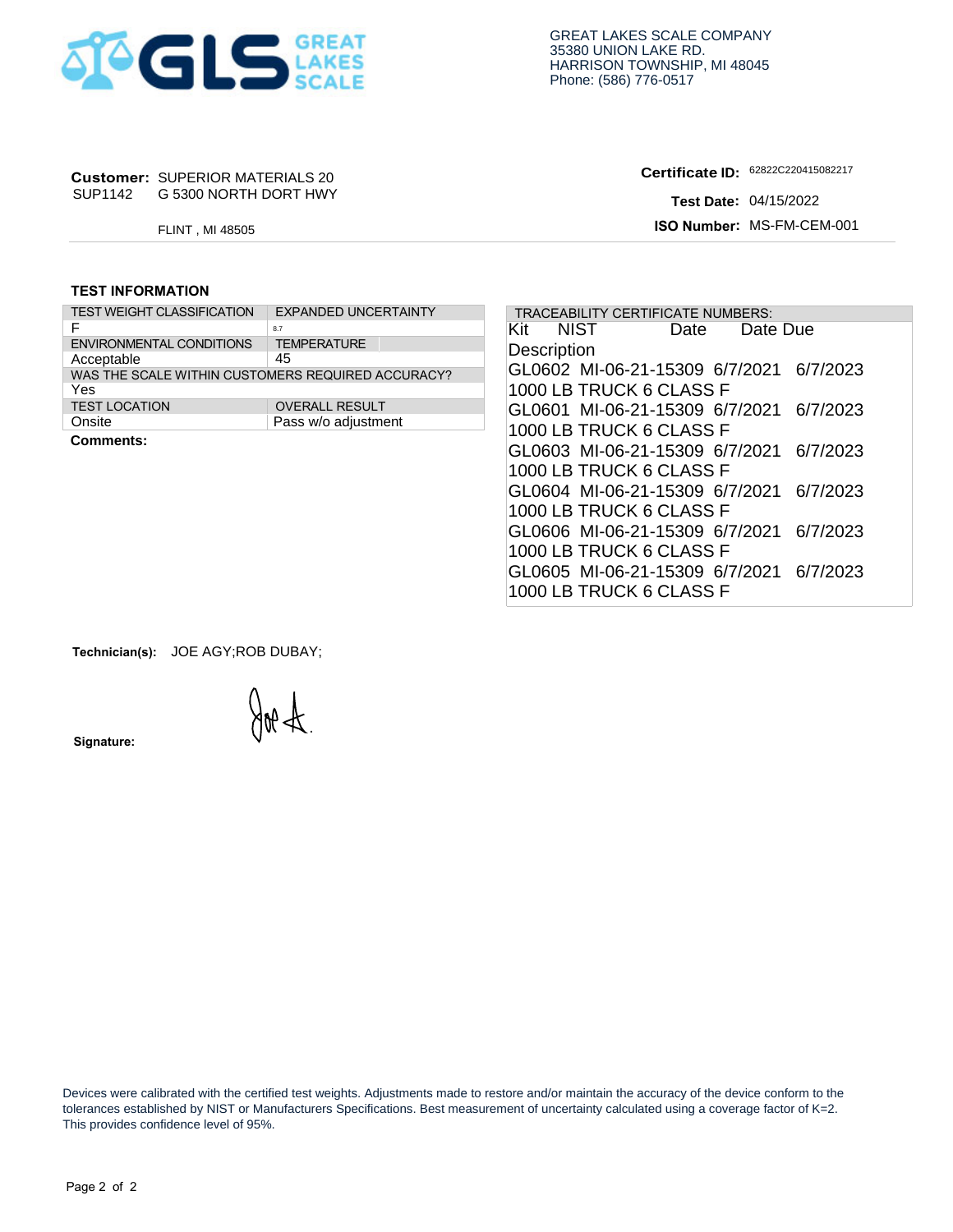

### **Certificate of Calibration**

**Certificate ID:**

|                                                                                 |                                                                 |     |       |                      |                                 |                             |                | <b>Certificate ID: 62822A220415082052</b> |    |
|---------------------------------------------------------------------------------|-----------------------------------------------------------------|-----|-------|----------------------|---------------------------------|-----------------------------|----------------|-------------------------------------------|----|
| SUP1142                                                                         | <b>Customer: SUPERIOR MATERIALS 20</b><br>G 5300 NORTH DORT HWY |     |       |                      |                                 |                             |                | <b>Test Date: 04/15/2022</b>              |    |
|                                                                                 |                                                                 |     |       |                      |                                 |                             |                |                                           |    |
|                                                                                 | <b>FLINT, MI 48505</b>                                          |     |       |                      |                                 |                             |                | <b>ISO Number: MS-FM-CEM-001</b>          |    |
| (*) Make: ALKON Model: COMMAND SN#: 62822A Capacity: 40000 LB Graduation: 20 LB |                                                                 |     |       |                      |                                 |                             |                |                                           |    |
|                                                                                 |                                                                 |     |       |                      |                                 |                             |                |                                           |    |
|                                                                                 |                                                                 |     |       |                      |                                 |                             |                |                                           |    |
|                                                                                 |                                                                 |     |       |                      |                                 |                             |                |                                           |    |
|                                                                                 |                                                                 |     |       |                      |                                 |                             |                |                                           |    |
|                                                                                 |                                                                 |     |       |                      |                                 |                             |                |                                           |    |
| CALIBRATION DATE                                                                | DUE DATE                                                        |     |       | <b>TEST INTERVAL</b> |                                 | <b>SCALE ID</b>             |                | <b>SCALE CLASS</b>                        |    |
| 04/15/2022                                                                      |                                                                 |     |       |                      |                                 | 62822A                      |                | Ш                                         |    |
| <b>SCALE LOCATION</b>                                                           |                                                                 |     |       |                      |                                 | <b>EQUIPMENT CONDITIONS</b> |                |                                           |    |
| Aggregate                                                                       |                                                                 |     |       |                      | Working                         |                             |                |                                           |    |
| SELECT NUMBER OF PM DAYS:                                                       |                                                                 |     |       | <b>CAPACITY</b>      |                                 | 40000 UOM LB                |                | <b>INCREMENT</b>                          | 20 |
|                                                                                 |                                                                 |     |       |                      |                                 |                             |                |                                           |    |
|                                                                                 |                                                                 |     |       |                      |                                 |                             |                |                                           |    |
| AS FOUND TEST USING TEST WEIGHTS                                                |                                                                 |     |       |                      | AS LEFT TEST USING TEST WEIGHTS |                             |                |                                           |    |
| <b>Weight Applied</b>                                                           | Reading                                                         |     | Error |                      | <b>Weight Applied</b>           |                             | <b>Reading</b> | Error                                     |    |
| 1000                                                                            | 1000<br>LB.                                                     | LB. | 0     | LB                   | 1000                            | LВ                          | 1000           | 0<br>LВ                                   | LB |

### **AS FOUND TEST USING TEST WEIGHTS**

### **Weight Applied Reading Error Weight Applied Reading Error**  LB LB **LB** LB LB LB LB LB LB FUNT, MI4850<br>
CNLERATION DAGE: COMMAND SNP: 62822A Capacity: 40000 LB Graduation: 20 LB<br>
CNLERATION DATE: DUE DATE<br>
SCALE ID<br>
SCALE ID<br>
SCALE ID<br>
SCALE ID<br>
SCALE ID<br>
SCALE ID<br>
SCALE ID<br>
SCALE ID<br>
SCALE ID<br>
MORT COMMAND T 1000 3000 LB 0 LB 3000<br>
LB LB LB<br>
LB LB LB<br>
LB LB LB<br>
LB LB LB<br>
LB LB LB<br>
LB LB LB<br>
LB LB LB<br>
CD LB 6000<br>
LB 6000 LB 6000 2000 0 1000 LB 0<br>
2000 LB 0<br>
3000 LB 0<br>
LB LB<br>
LB LB<br>
LB LB<br>
LB LB<br>
LB LB<br>
LB DB 9000<br>
LB 6000<br>
LB 9000<br>
LB 9000<br>
LB 9000<br>
LB 9000 3000 1800 181000 181000 181000 181000 181000 181000 181000 181000 181000 181000 181000 181000 181000 181000 181000 181000 181000 181000 181000 181000 181000 181000 181000 181000 181000 181000 181000 181000 181000 181000 181000 1000 0 ELECT NUMBER OF PM DAYS:<br> **AS FOUND TEST USING TEST WEIGHTS**<br> **AS FOUND TEST USING TEST WEIGHTS**<br> **AS LEFT TES**<br> **Weight Applied**<br> **B** 1000 **LB** 1000 **LB** 1000<br> **LB** 1000 **LB** 1000<br> **LB** 1000<br> **LB** 1000<br> **LB** 100<br> **LB** 100 <sup>3000</sup> <sup>9000</sup> <sup>33000</sup> III <sup>30000</sup> <sup>0</sup> CAPACITY 40000 UOM LB INCREMENT<br>
Error Weight Applied Reading Error<br>
LB 0 LB 1000 LB 1000 LB 0<br>
LB 0 LB 2000 LB 2000 LB 0<br>
LB 0 LB 2000 LB 2000 LB 0<br>
LB 0 LB 3000 LB 3000 LB 0<br>
LB LB LB LB LB LB<br>
LB LB LB LB LB LB<br>
LB LB L **AS LEFT TEST USING TEST WEIGHTS<br>
Weight Applied Reading<br>
1000 LB 1000 LB 2000 LB 12000** ELECT NUMBER OF PM DAYS:<br>
3000 2000 27000 28 3000 28 3000 28 3000 28 3000 28 3000 28 3000 28 3000 28 3000 28 3000 28 3000 28 3000 28 3000 28 3000 28 3000 28 3000 28 3000 28 3000 28 3000 28 3000 28 3000 28 3000 28 3000 28 3 <sup>3000</sup> LB LB LB LB LB LB LB LB LB LB LB LB LB LB LB LB LB LB LB LB LB LB LB LB LB LB LB LB LB LB LB LB LB LB LB LB LB LB LB LB LB LB LB LB LB LB LB LB LB LB LB LB LB LB LB LB LB LB LB LB LB LB LB LB LB LB LB LB LB LB LB LB LB LB LB LB LB LB LB LB LB 3000 LB 3000 LB 0 LB 3000 0

### **AS LEFT BUILD TEST**

|                            | G 5300 NORTH DORT HWY                                     |                                                                      |                                                            |                                                    |                                           |                                                                 |                                  |                                            |                                                                                                                                                                            | <b>Test Date: 04/15/2022</b>      |                                                                                                                  |
|----------------------------|-----------------------------------------------------------|----------------------------------------------------------------------|------------------------------------------------------------|----------------------------------------------------|-------------------------------------------|-----------------------------------------------------------------|----------------------------------|--------------------------------------------|----------------------------------------------------------------------------------------------------------------------------------------------------------------------------|-----------------------------------|------------------------------------------------------------------------------------------------------------------|
|                            |                                                           |                                                                      |                                                            |                                                    |                                           |                                                                 |                                  |                                            |                                                                                                                                                                            |                                   |                                                                                                                  |
|                            |                                                           |                                                                      |                                                            |                                                    |                                           |                                                                 |                                  |                                            |                                                                                                                                                                            |                                   |                                                                                                                  |
|                            |                                                           |                                                                      |                                                            |                                                    |                                           |                                                                 |                                  |                                            |                                                                                                                                                                            |                                   |                                                                                                                  |
| <b>CALIBRATION DATE</b>    |                                                           |                                                                      |                                                            |                                                    |                                           |                                                                 |                                  |                                            |                                                                                                                                                                            |                                   |                                                                                                                  |
|                            |                                                           |                                                                      |                                                            |                                                    |                                           |                                                                 |                                  |                                            | Ш                                                                                                                                                                          |                                   |                                                                                                                  |
|                            |                                                           |                                                                      |                                                            |                                                    |                                           |                                                                 |                                  |                                            |                                                                                                                                                                            |                                   |                                                                                                                  |
|                            |                                                           |                                                                      |                                                            |                                                    |                                           |                                                                 |                                  |                                            |                                                                                                                                                                            |                                   | 20                                                                                                               |
|                            |                                                           |                                                                      |                                                            |                                                    |                                           |                                                                 |                                  |                                            |                                                                                                                                                                            |                                   |                                                                                                                  |
|                            |                                                           |                                                                      |                                                            |                                                    |                                           |                                                                 |                                  |                                            |                                                                                                                                                                            |                                   |                                                                                                                  |
| <b>Weight Applied</b>      | <b>Reading</b>                                            |                                                                      |                                                            |                                                    |                                           |                                                                 |                                  | Reading                                    |                                                                                                                                                                            | Error                             |                                                                                                                  |
| LB                         |                                                           | <b>LB</b>                                                            | 0                                                          | LB                                                 |                                           |                                                                 | LB                               |                                            | LB                                                                                                                                                                         | 0                                 | LB                                                                                                               |
|                            |                                                           |                                                                      |                                                            |                                                    |                                           |                                                                 |                                  |                                            |                                                                                                                                                                            |                                   | LB                                                                                                               |
|                            |                                                           |                                                                      |                                                            |                                                    |                                           |                                                                 |                                  |                                            |                                                                                                                                                                            |                                   | LB                                                                                                               |
|                            |                                                           |                                                                      |                                                            |                                                    |                                           |                                                                 |                                  |                                            |                                                                                                                                                                            |                                   | LB                                                                                                               |
|                            |                                                           |                                                                      |                                                            |                                                    |                                           |                                                                 |                                  |                                            |                                                                                                                                                                            |                                   | LB                                                                                                               |
|                            |                                                           |                                                                      |                                                            |                                                    |                                           |                                                                 |                                  |                                            |                                                                                                                                                                            |                                   | LB<br>LB                                                                                                         |
|                            |                                                           |                                                                      |                                                            |                                                    |                                           |                                                                 |                                  |                                            |                                                                                                                                                                            |                                   |                                                                                                                  |
|                            |                                                           |                                                                      |                                                            |                                                    |                                           |                                                                 |                                  |                                            |                                                                                                                                                                            |                                   |                                                                                                                  |
| LВ                         |                                                           | <b>LB</b>                                                            |                                                            | LB                                                 |                                           |                                                                 | LB                               |                                            | LB                                                                                                                                                                         |                                   | LВ                                                                                                               |
| LВ<br>LB                   |                                                           | LB<br>LB                                                             |                                                            | LB<br>LB                                           |                                           |                                                                 | LB<br>LB                         |                                            | LB<br><b>LB</b>                                                                                                                                                            |                                   | LB<br>LB                                                                                                         |
| <b>AS LEFT BUILD TEST</b>  |                                                           |                                                                      |                                                            |                                                    |                                           |                                                                 |                                  |                                            |                                                                                                                                                                            |                                   |                                                                                                                  |
| <b>Test Weight Applied</b> |                                                           |                                                                      |                                                            | <b>Material Weight Applied</b>                     |                                           | Reading                                                         |                                  |                                            | Error                                                                                                                                                                      |                                   |                                                                                                                  |
|                            | LB                                                        | 3000                                                                 |                                                            |                                                    | <b>LB</b>                                 | 6000                                                            |                                  | LB                                         | 0                                                                                                                                                                          |                                   | LB                                                                                                               |
|                            | LВ                                                        | 6000                                                                 |                                                            |                                                    | <b>LB</b>                                 | 9000                                                            |                                  | LB                                         | 0                                                                                                                                                                          |                                   | LB                                                                                                               |
|                            | LВ                                                        | 9000                                                                 |                                                            |                                                    | <b>LB</b>                                 | 12000                                                           |                                  | LB                                         | 0                                                                                                                                                                          |                                   | LB                                                                                                               |
|                            | LВ                                                        | 12000                                                                |                                                            |                                                    | LB                                        | 15000                                                           |                                  | LB                                         | 0                                                                                                                                                                          |                                   | LB                                                                                                               |
|                            | LB<br>LВ                                                  | 15000<br>18000                                                       |                                                            |                                                    | LB<br><b>LB</b>                           | 18000<br>21000                                                  |                                  | LB<br>LВ                                   | 0<br>0                                                                                                                                                                     |                                   | LB<br>LB                                                                                                         |
|                            | LВ                                                        | 21000                                                                |                                                            |                                                    | LB                                        | 24000                                                           |                                  | LВ                                         | $\pmb{0}$                                                                                                                                                                  |                                   | LB                                                                                                               |
|                            | LВ                                                        | 24000                                                                |                                                            |                                                    | LB                                        | 27000                                                           |                                  | LB                                         | $\mathbf 0$                                                                                                                                                                |                                   | LB                                                                                                               |
|                            | LB                                                        | 27000                                                                |                                                            |                                                    | LB                                        | 30000                                                           |                                  | LВ                                         | $\mathbf 0$                                                                                                                                                                |                                   | LB                                                                                                               |
|                            | LВ                                                        | 30000                                                                |                                                            |                                                    | LB                                        | 33000                                                           |                                  | LB                                         | $\mathbf 0$                                                                                                                                                                |                                   | LB                                                                                                               |
|                            | LB                                                        | 33000                                                                |                                                            |                                                    | LB                                        | 36000                                                           |                                  | LB                                         | $\mathbf 0$                                                                                                                                                                |                                   | LB                                                                                                               |
|                            | LB                                                        |                                                                      |                                                            |                                                    | LB                                        |                                                                 |                                  | LB                                         |                                                                                                                                                                            |                                   | LB                                                                                                               |
|                            | LВ                                                        |                                                                      |                                                            |                                                    | LB                                        |                                                                 |                                  | LB                                         |                                                                                                                                                                            |                                   | LB                                                                                                               |
|                            | LВ                                                        |                                                                      |                                                            |                                                    | LB                                        |                                                                 |                                  | LB                                         |                                                                                                                                                                            |                                   | LB                                                                                                               |
|                            | LB                                                        |                                                                      |                                                            |                                                    | LB                                        |                                                                 |                                  | LB                                         |                                                                                                                                                                            |                                   | LB                                                                                                               |
|                            | LB                                                        |                                                                      |                                                            |                                                    | LB                                        |                                                                 |                                  | LВ                                         |                                                                                                                                                                            |                                   | LB                                                                                                               |
|                            | LB<br>LB                                                  |                                                                      |                                                            |                                                    | LB<br>LB                                  |                                                                 |                                  | LB<br>LB                                   |                                                                                                                                                                            |                                   | LB<br><b>LB</b>                                                                                                  |
|                            | <b>SCALE LOCATION</b><br>LВ<br>LB<br>LB<br>LB<br>LВ<br>LВ | FLINT, MI 48505<br>SELECT NUMBER OF PM DAYS:<br>1000<br>2000<br>3000 | DUE DATE<br>LB<br>LB<br>LB<br>LB<br><b>LB</b><br><b>LB</b> | AS FOUND TEST USING TEST WEIGHTS<br>0<br>$\pmb{0}$ | Error<br>LB<br>LB<br>LB<br>LB<br>LB<br>LB | <b>TEST INTERVAL</b><br><b>CAPACITY</b><br>1000<br>2000<br>3000 | Working<br><b>Weight Applied</b> | 62822A<br>LB<br>LB<br>LB<br>LB<br>LB<br>LB | (*) Make: ALKON Model : COMMAND SN#: 62822A Capacity: 40000 LB Graduation: 20 LB<br><b>SCALE ID</b><br><b>EQUIPMENT CONDITIONS</b><br>40000 UOM LB<br>1000<br>2000<br>3000 | LB.<br>LB<br>LB<br>LB<br>LB<br>LB | ISO Number: MS-FM-CEM-001<br><b>SCALE CLASS</b><br><b>INCREMENT</b><br>AS LEFT TEST USING TEST WEIGHTS<br>0<br>0 |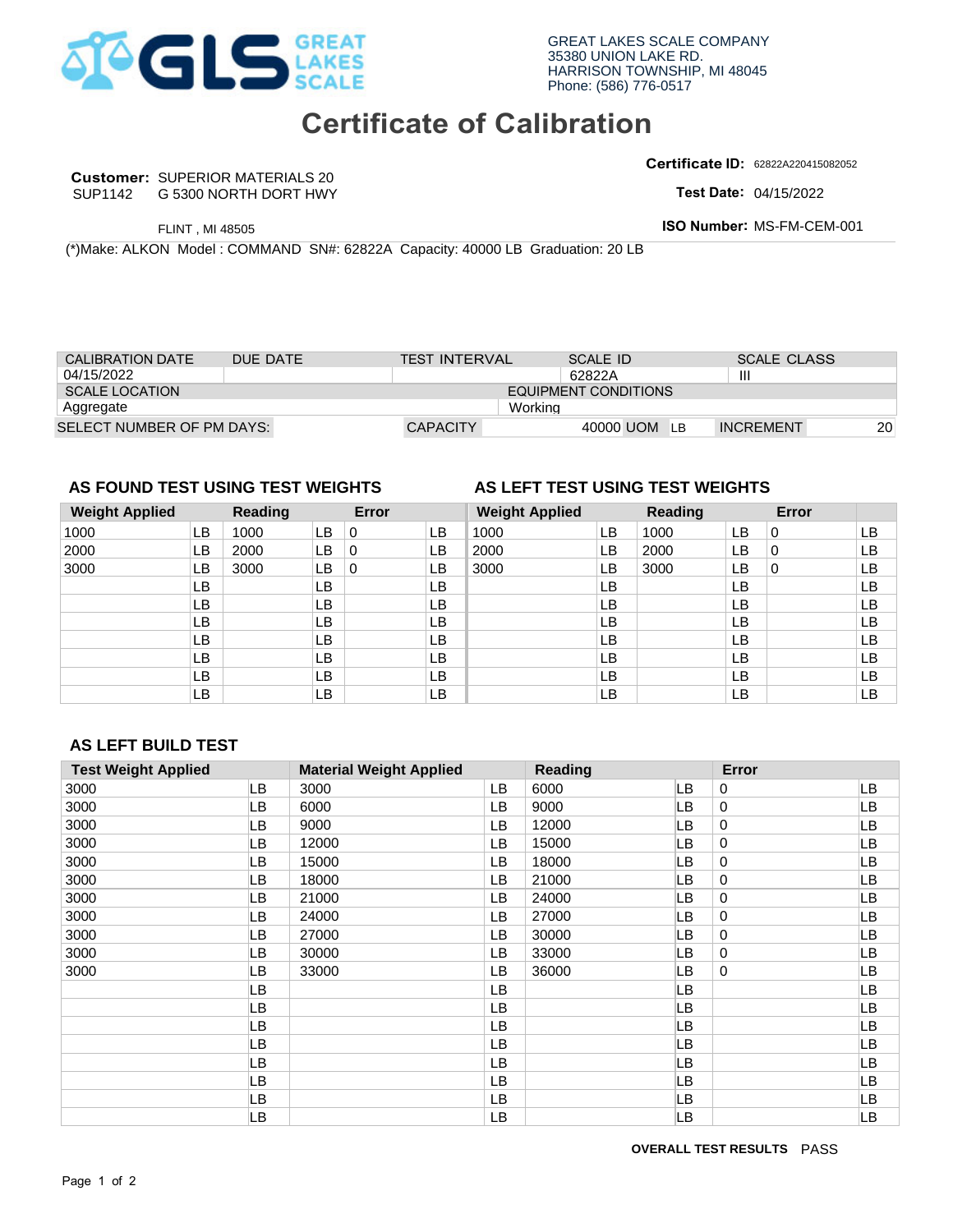

|                                                                                                                            | <b>SCALE</b>        |                                                                           |                                    |                     | <b>WORK ORDER</b>                                                                 |                                       |
|----------------------------------------------------------------------------------------------------------------------------|---------------------|---------------------------------------------------------------------------|------------------------------------|---------------------|-----------------------------------------------------------------------------------|---------------------------------------|
| 35380 UNION LAKE RD<br>HARRISON TOWNSHIP, MI 48045<br>Phone: (586)776-0517<br>Fax: (586)776-3169<br>Fed Tax ID: 38-3206225 |                     |                                                                           |                                    |                     | Work Order# 0032337-1<br><b>Request Date 4/14/2022</b><br>Schedule Date 4/15/2022 | 7:48:00 AM<br>8:00:00 AM              |
| <b>Bill To</b> SUP0896<br>SUP0896                                                                                          | SUP1142             | Ship To SUP1142                                                           |                                    | <b>Customer P.O</b> | Requester DAN THOMAS                                                              |                                       |
| SUPERIOR MATERIALS HOLDINGS LLC<br>PO BOX 2900<br>FARMINGTON HILLS, MI, 48336<br>(248) 788-8000                            | (248) 788-8000      | <b>SUPERIOR MATERIALS 20</b><br>G 5300 NORTH DORT HWY<br>FLINT, MI, 48505 |                                    |                     | Phone (248) 788-8048                                                              | Email dehthomas@superiormaterials.net |
| <b>CONTRACT TYPE: No Contract</b>                                                                                          | <b>DESCRIPTION:</b> |                                                                           |                                    |                     |                                                                                   |                                       |
| <b>TASK DESCRIPTION</b>                                                                                                    |                     | <b>SERVICE TYPE: CAL</b>                                                  |                                    |                     | Service Date 4/15/2022                                                            |                                       |
| <b>SCALE CHECK</b>                                                                                                         |                     |                                                                           |                                    |                     | 2 hours minimum portal to portal                                                  |                                       |
| <b>WORK PERFORMED</b>                                                                                                      |                     |                                                                           |                                    | TECHNICIAN(S)       |                                                                                   |                                       |
| <b>CALL COMPLETE</b><br>CALIBRATIONS COMPLETE 04/15/22 joe a                                                               |                     |                                                                           |                                    |                     | JOE AGY, ROB DUBAY                                                                |                                       |
| Scale check all good no issues at all                                                                                      |                     |                                                                           |                                    |                     |                                                                                   |                                       |
| <b>EQUIPMENT SERVICED</b>                                                                                                  | <b>ASSET/UNIT #</b> | <b>SERIAL#</b>                                                            | <b>MODEL</b>                       |                     | <b>LOCATION</b>                                                                   |                                       |
| 40000 lb x 20 lb                                                                                                           | 62822A              | 62822A                                                                    | ALKON SCALE/INDICATOR /<br>COMMAND |                     | Aggregate                                                                         |                                       |
| 10000 lb x 5 lb                                                                                                            | 62822C              | 62822C                                                                    | ALKON SCALE/INDICATOR /<br>COMMAND |                     | Cement                                                                            |                                       |
| <b>PARTS LIST</b>                                                                                                          |                     |                                                                           |                                    |                     |                                                                                   |                                       |
|                                                                                                                            |                     |                                                                           |                                    |                     |                                                                                   |                                       |

Customer Signature

 $7/$